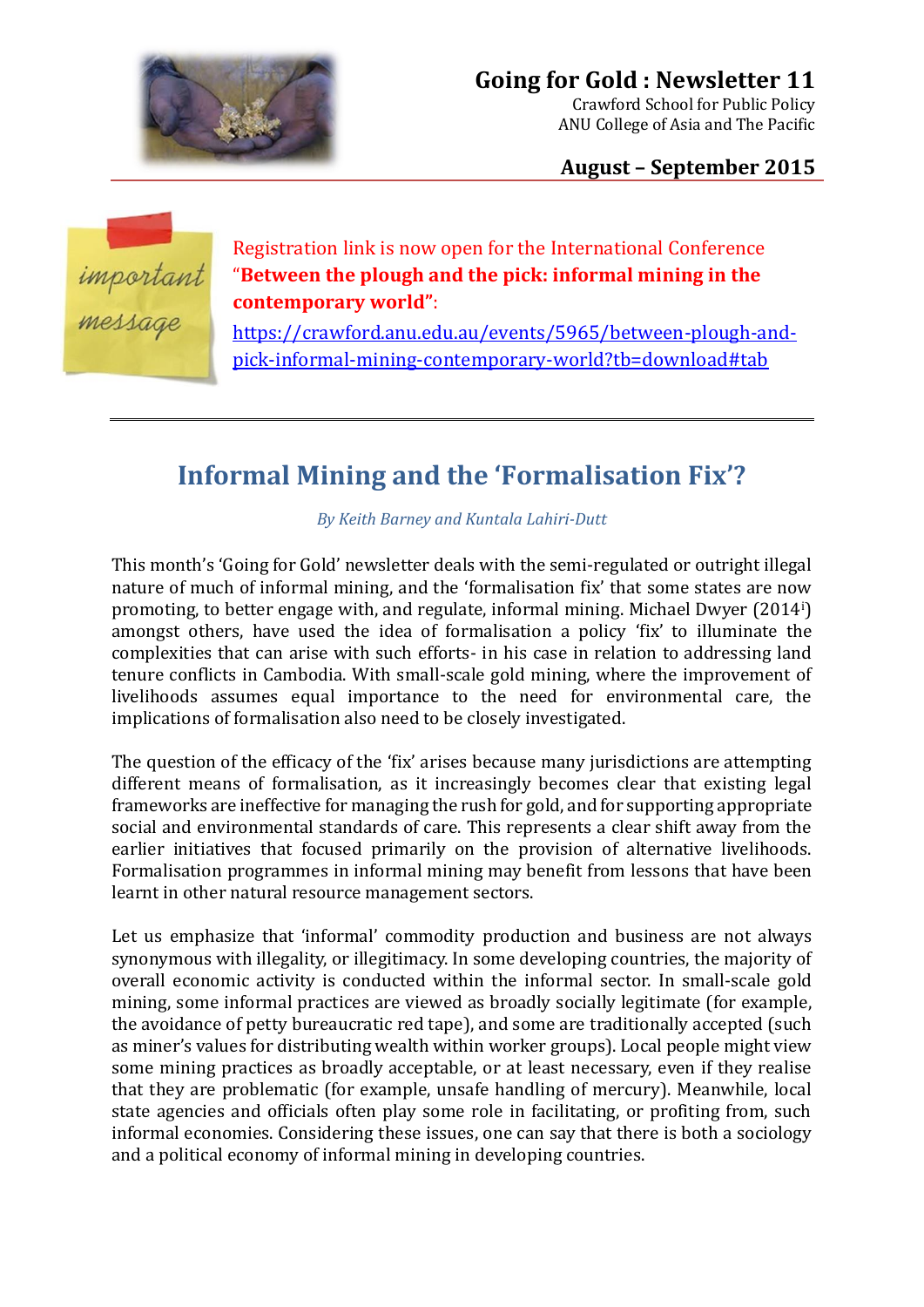Formalisation policies adopted by different countries can include legal land zoning and the awarding of community mining licenses and concessions; the formation of legal miner-groups; the implementation of labour regulations including the elimination of exploitative forms of child labour; initiatives for the safe handling of hazardous materials such as mercury; and a regulated trade in gold products. Countries experimenting with the formalisation of small scale and artisanal mining include African countries such as Tanzania and Uganda, and in Asia, in Mongolia, Indonesia and Cambodia. Other countries have less experience with formalisation—for example the 2011 Minerals Law in Lao PDR, stipulates that legal ASM must remain within defined limits of mechanisation. Some other jurisdictions (for example, India) define all small-scale gold mining as illegal as gold is classified as a 'major' mineral that can only be mined by major companies, thereby opening up the possibility for the administrative officials to periodically harass, arrest, and evict informal miners.



Gold panning on the Nam Kadding, downstream from the Nam Theun 1 Dam Credit: David Blake (2013).

Despite the diversity in regulatory approaches across Global South countries, where there is alluvial or shallow hard rock gold, almost by default, one finds local communities or migrants engaged in gold mining, whether legally licensed or not. Sometimes, these people pan for gold to supplement their household incomes, undertaking panning on days or seasons when they cannot find other work. Sometimes they quit farming altogether in an effort to live solely on gold mining. A few may form groups and become entrepreneurial leaders, mobilising the labour of others. The social and economic changes these emerging relations give rise to are complex, and yet to be adequately researched. There are some clear environmental, social, and health issues with informal mining. Yet informal gold mining undeniably plays a fundamental role in supporting many local economies. We do not yet know how changing power relations can affect the well-being of the poorest and the most marginalized who are digging for gold, sometimes at enormous personal risks.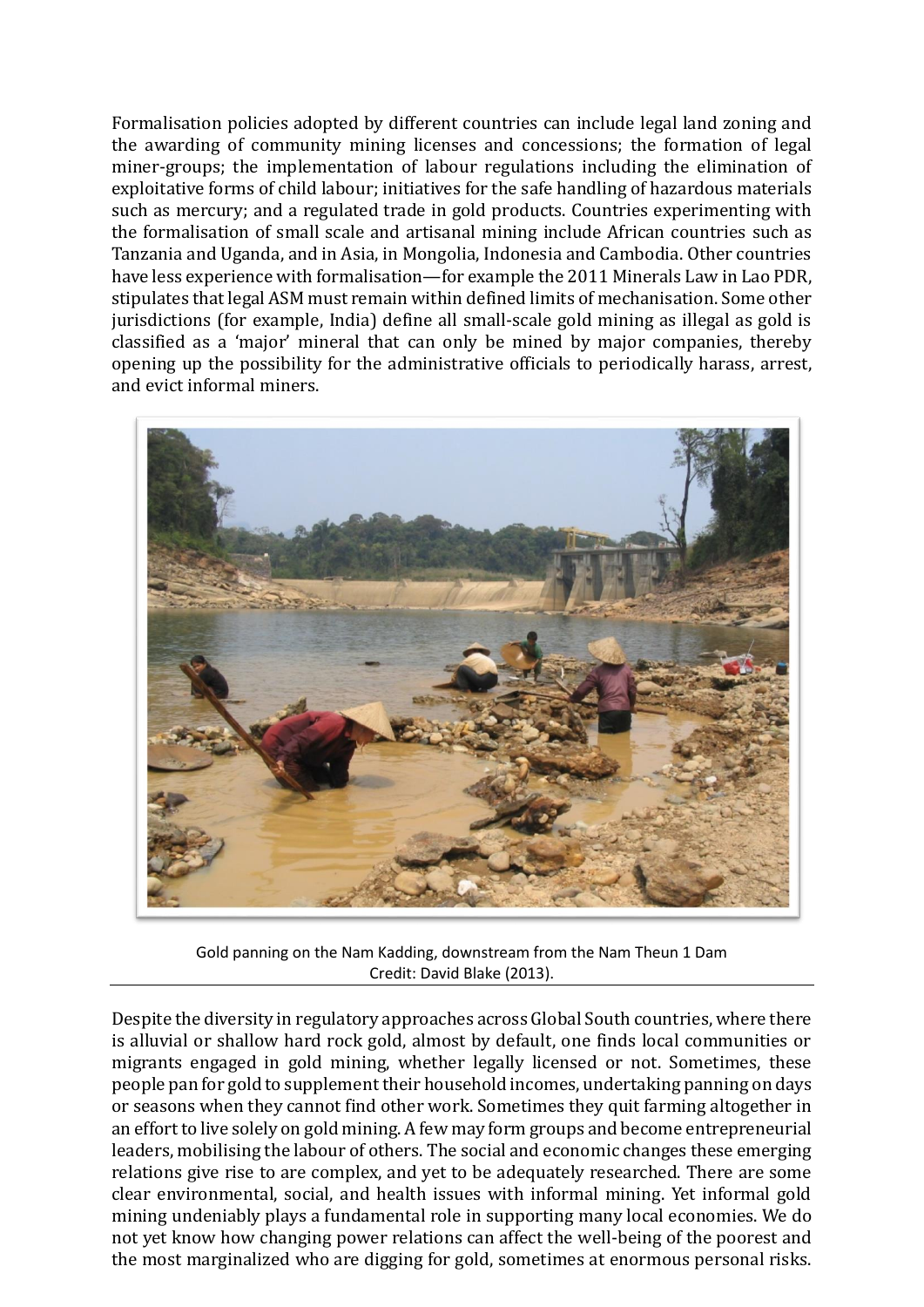The practical experience of countries seeking to 'formalize' informal gold mining merits detailed empirical research and close policy attention.

Our viewpoint is that while there is significant potential for formalisation policies to improve the recognition of local people's actual mining practices, in and of itself, formalisation campaigns are unlikely to represent an easy policy "fix".

## Why do we suggest this?

Based upon the research in our project to date, we observe how formalisation programmes could be limited by an inability for informal miners to navigate legal frameworks in practice. For example, the documentation required for formalisation might assume literacy, or an ability of the rural laboring poor to actually engage with state officials and bureaucracies outside of a dependency or a coercive relationship. Entrenched structures of social exclusion and vulnerability can thus limit who can actually participate in a formalisation process. Secondly, in some contexts, agrarian class formation, as well as extensive ecological degradation caused in part by informal gold mining, can work to eject new populations out of agriculture or non-extractive livelihoods, and into dependence upon mineral extraction. These people may live and work under extremely harsh conditions. Third, in some places, the linkages between small to medium-scale, mechanized and capitalised mining, and local elites and political patrons, could work to undermine the enforcement of a formalized regime. One can consider other actual or potential policy pitfalls.

Indeed, social property relations in the informal mining sector, and ongoing ruralagrarian capitalist transformations in developing countries, are highly complex, contextdependent, and much greater in scope and scale than any particular (often donorsupported) formalisation programme.

To adequately conceptualise the complexities of ASM and its relationship with formalisation, we argue for moving beyond the notion of informal mining as an "economic sub-sector" of large-scale mining. Rather, researchers and development practitioners need to shift the frame of analysis— into the realm of how ASM intersects with contemporary agrarian transitions, and as well as with local political-economic power relations.

Well-managed, flexible formalisation policies based upon externally funded pilot programmes can (and often do) offer good ideas and policy ways forward (see for example, the work of the Swiss Agency for Development and Cooperation in Mongolia: [http://www.sam.mn/info\\_en.php?url=intro\)](http://www.sam.mn/info_en.php?url=intro). Yet, mainstream development organisations are rarely positioned to intervene into the complexity of agrarian class and political power relationships. A fuller response to the problems associated with informal mining also requires connecting with a rights-based framework (as the SDC project in Mongolia identifies)— including promoting the capacity for mining workers to advocate on their own behalf through collective action and organization— within the context of a downwardly accountable state apparatus. Ultimately, these social changes are likely to come about primarily through engaged social advocacy and political struggles. Donorbased formalisation programmes could therefore seek to understand and engage informal mining in a politically informed manner, and, where possible, to be responsive to the miners' and rural people's own social movements and collective mobilisations.